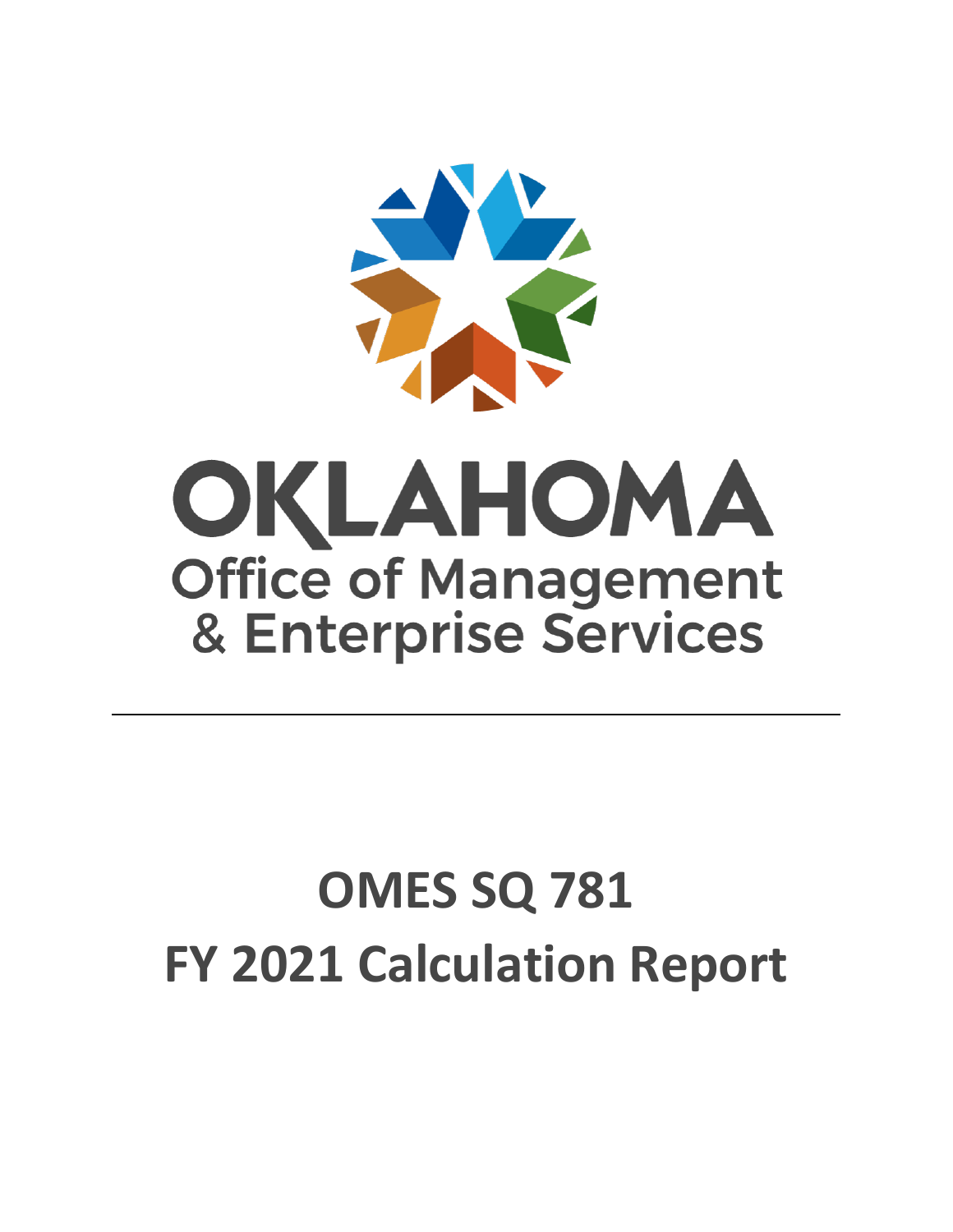#### **Summary:**

- [57 O.S. § 632](http://www.oscn.net/applications/oscn/DeliverDocument.asp?CiteID=479468) requires the Office of Management and Enterprise Services to annually calculate the potential averted costs from the implementation of the Oklahoma Smart Justice Reform Act (SQ 780).
- OMES collaborated with personnel from the Oklahoma Department of Corrections, the Oklahoma Policy Institute, and Oklahomans for Criminal Justice Reform to establish a methodology to best estimate the cost savings for FY 2021 for SQ 781.
- DOC estimates that the marginal daily inmate cost for is \$15.74.
- The updated methodology for calculating the estimated cost savings relies on the marginal daily inmate cost data provided by DOC and a cost savings formula created by the Oklahoma Policy Institute and Open Justice Oklahoma.
- In FY 2021, it is estimated by this formula that the DOC averted 1,054,938 days served in incarceration for offenders who were convicted of crimes directly affected by SQ 780.
- The cost savings to DOC is estimated by this report to be \$16,604,724 for FY 2021.
- One of the key aspects regarding SQ 780 is that the law changes the classification of simple drug possession to a misdemeanor instead of a felony  $(63 \text{ O.S. } § 2-402)$ . It also affects the classification of property crimes by raising the dollar amount that makes them a felony or misdemeanor from \$500 to \$1,000.
- Most offenses in Oklahoma that were affected by SQ 780 were offenses related to simple drug possession.

## **Details:**

l

Unde[r 57 O.S. § 632,](http://www.oscn.net/applications/oscn/DeliverDocument.asp?CiteID=479468) the Office of Management and Enterprise Services is required to calculate the estimated averted costs from the implementation of the Oklahoma Smart Justice Reform Act (State Question 780; SQ 780). This act amended the statutory penalty for specific crimes.

SQ 781 requires OMES to calculate averted cost savings from SQ 780 annually. OMES worked with DOC and OPI to establish a methodology to calculate the estimated savings for FY 2020 and future fiscal years. OMES utilized OPI's court and prison data that they used to come up with the updated cost savings formula. Data was gathered from DOC, Oklahoma State Courts Network, and On Demand Court Records. The formula utilized records of offenders admitted to DOC whose last case before entry *only* included charges affected by SQ 780. The research considered when the charges were filed and how long they were incarcerated at DOC in the fiscal year they were charged (Year 0) and the two following fiscal years. The 3-fiscal-year period was used because research indicates that inmates serving time for SQ 780 offenses seldom served more than three years for offenses related only to SQ 780.  $^{1}$ 

 $1$  The Oklahoma Legislative Office of Fiscal Transparency will review the methodology for the FY 2021 report to assist with accurate and effective cost savings estimates. They will likely further collaborate with OMES for the cost savings reports for future fiscal years.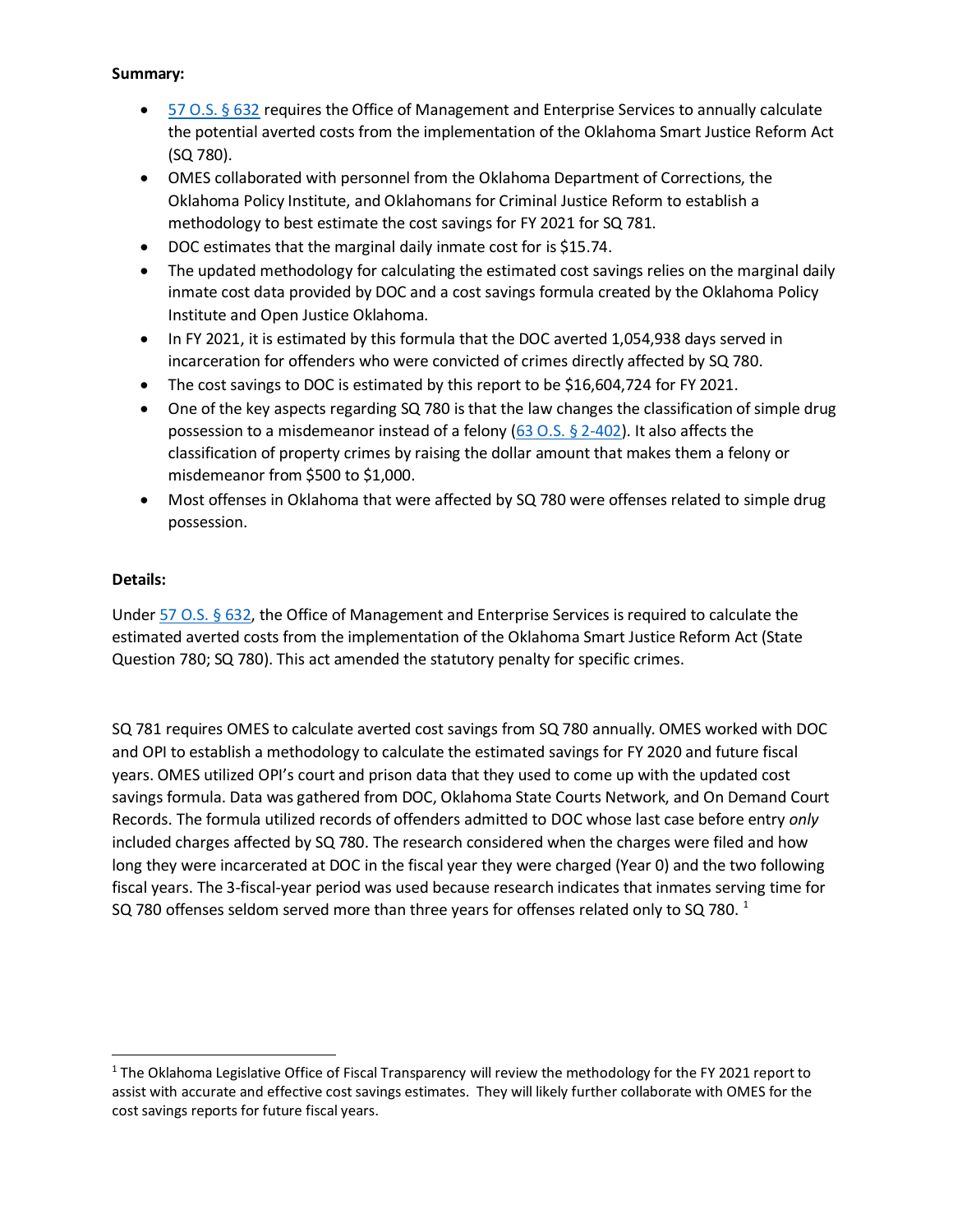#### **Figure No. 1:** Historical Data

The table below shows the number of people who served time in DOC in the years after being convicted of only SQ 780 offenses. For instance, 747 people charged in FY 2015 served time in FY 2015; 1,560 people charged in FY 2015 served time in FY 2016; and 1,368 people charged in FY 2015 served time in FY 2017. (Research data provided by OPI.)

|                                      |         | People who served time in fiscal years after case filing |        |        |        |
|--------------------------------------|---------|----------------------------------------------------------|--------|--------|--------|
|                                      |         | Year 0                                                   | Year 1 | Year 2 | Year 3 |
| <b>Fiscal year of</b><br>case filing | 2015    | 747                                                      | 1,560  | 1,368  | 880    |
|                                      | 2016    | 781                                                      | 1,541  | 1,440  | 989    |
|                                      | 2017    | 681                                                      | 1,594  | 1,508  | 801    |
|                                      | Average | 736                                                      | 1,565  | 1,438  | 890    |

**Figure No. 2:** How many days would they have spent in prison in each fiscal year?

The table below shows the total number of days served after being convicted of only SQ 780 offenses for people charged in fiscal years 2015 to 2017. (Research data provided by OPI.)

|                                      |         | Total number of days served in fiscal years after case<br>filing |         |         |         |
|--------------------------------------|---------|------------------------------------------------------------------|---------|---------|---------|
|                                      |         | Year 0                                                           | Year 1  | Year 2  | Year 3  |
| <b>Fiscal year of</b><br>case filing | 2015    | 87,260                                                           | 396,167 | 325,645 | 206,178 |
|                                      | 2016    | 100,598                                                          | 365,864 | 344,044 | 240,067 |
|                                      | 2017    | 76,701                                                           | 370,349 | 358,779 | 293,166 |
|                                      | Average | 88,186                                                           | 377,460 | 342,822 | 246,470 |